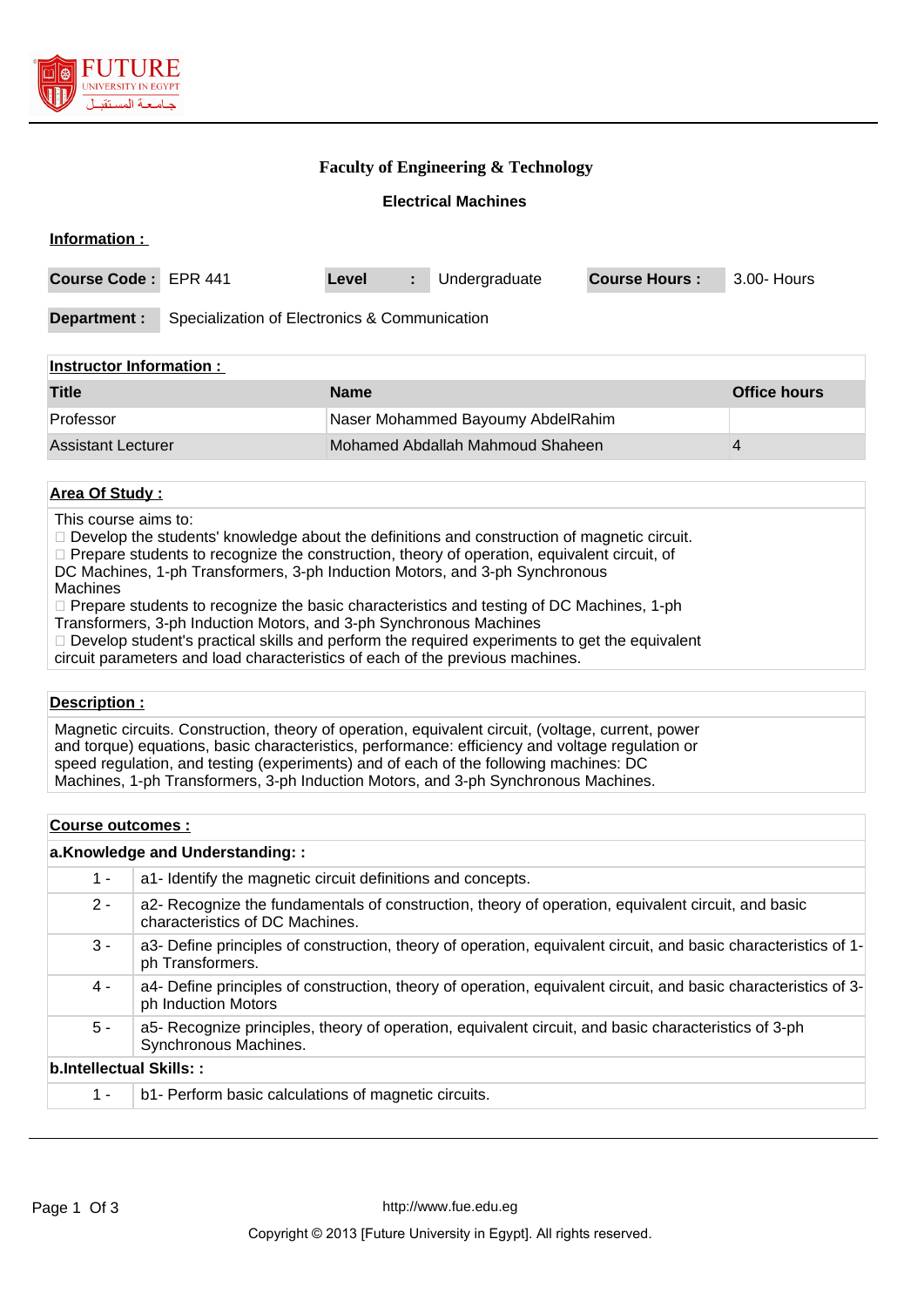

| $2 -$                                | b2- Analyze the operating conditions of DC Machines.                                            |  |  |  |  |  |
|--------------------------------------|-------------------------------------------------------------------------------------------------|--|--|--|--|--|
| $3 -$                                | b3- Analyze the operating conditions of 1-ph Transformers.                                      |  |  |  |  |  |
| 4 -                                  | b4- Analyze and operating conditions of 3-ph Induction Motors.                                  |  |  |  |  |  |
| $5 -$                                | b5- Analyze the operating conditions of 3-ph Synchronous Machines.                              |  |  |  |  |  |
| $6 -$                                | b6- Decide between among different solution alternatives.                                       |  |  |  |  |  |
|                                      | c. Professional and Practical Skills::                                                          |  |  |  |  |  |
| $1 -$                                | c1- Perform the required experiments to get the equivalent circuit parameters of DC Machines.   |  |  |  |  |  |
| $2 -$                                | c2- Perform experiments to get the load characteristics of 1-ph Transformers.                   |  |  |  |  |  |
| $3 -$                                | c3- Develop practical skills to get the equivalent circuit parameters of 3-ph Induction Motors. |  |  |  |  |  |
| d. General and Transferable Skills:: |                                                                                                 |  |  |  |  |  |
| $1 -$                                | d1. Work coherently and successfully as a part of a team in the Lab.                            |  |  |  |  |  |
| $2 -$                                | d <sub>2</sub> . Work in stressful environment and within constraints.                          |  |  |  |  |  |
| $3 -$                                | d3. Communicate effectively.                                                                    |  |  |  |  |  |
| 4 -                                  | d4. Effectively manage tasks, time, and resources.                                              |  |  |  |  |  |

# **Course Topic And Contents :**

| <b>Topic</b>                     | No. of hours Lecture |   | <b>Tutorial / Practical</b> |
|----------------------------------|----------------------|---|-----------------------------|
| Electric power system components | 5                    | 3 | 2                           |
| 3 phase systems                  | 5                    | 3 | 2                           |
| Magnetic circuits                | 10                   | 6 | 4                           |
| D. C. Machines                   | 15                   | 9 | 6                           |
| 1- phase transformer.            | 10                   | 6 | $\overline{4}$              |
| 3-ph Induction Motors.           | 15                   | 9 | 6                           |
| 3-ph Synchronous Machines.       | 10                   | 6 | 4                           |
| Lab session for AC Machines      | 5                    | 3 | っ                           |

| <b>Teaching And Learning Methodologies:</b> |  |  |  |
|---------------------------------------------|--|--|--|
| Interactive Lecturing                       |  |  |  |
| <b>Discussion</b>                           |  |  |  |
| Problem Solving                             |  |  |  |
| Report                                      |  |  |  |
| <b>Experiential Learning</b>                |  |  |  |

| <b>Course Assessment:</b> |                                  |                    |
|---------------------------|----------------------------------|--------------------|
| Methods of assessment     | <b>Relative weight % Week No</b> | <b>Assess What</b> |
| • Final exam              | 40.00                            |                    |
| o assignments             | 10.00                            |                    |
| o In Class Quizzes        | 10.00                            |                    |